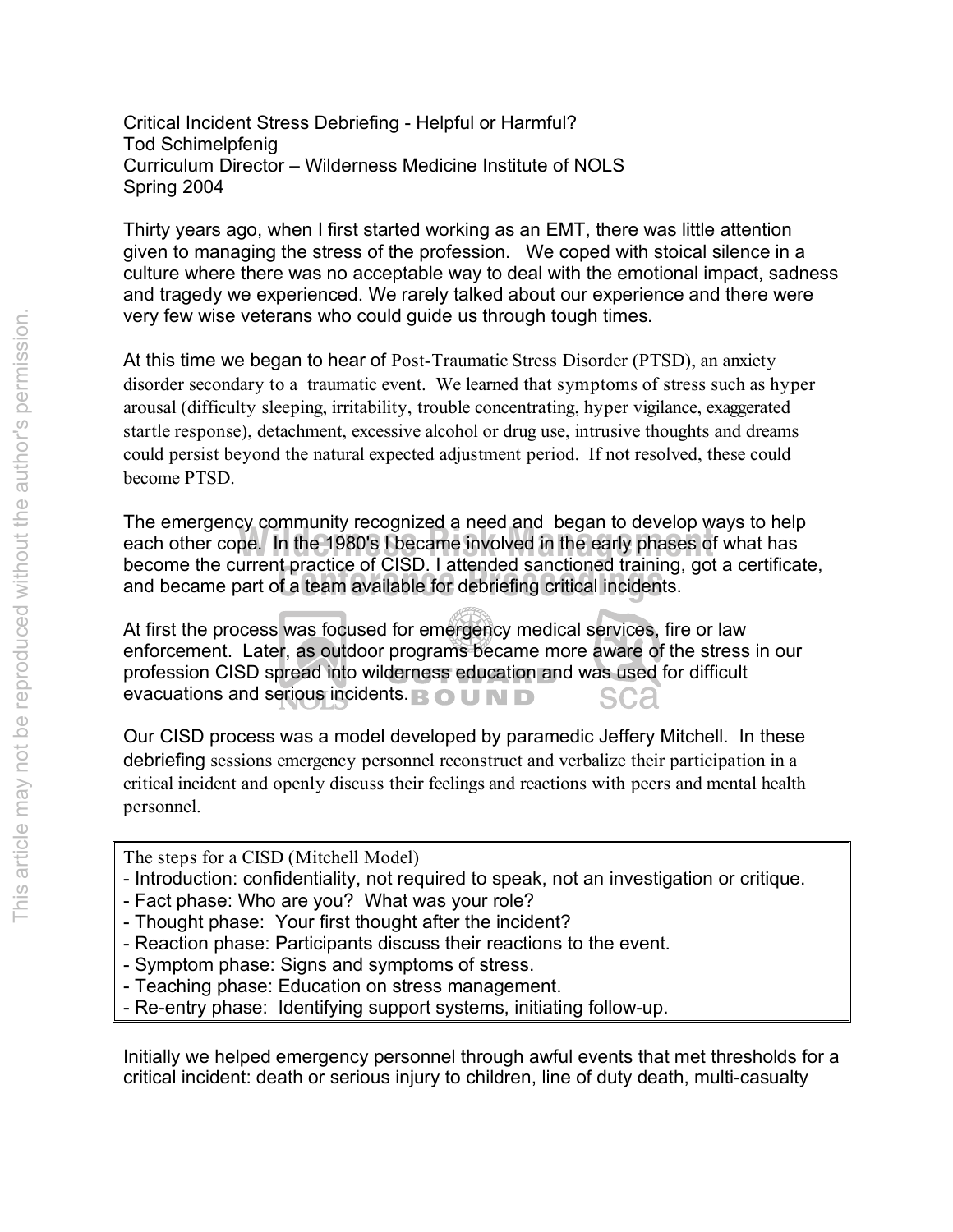incidents, community disasters, prolonged and/or night operations and threat of personal injury or death

We knew we didn't have evidence supporting the effectiveness of the CISD. To the skeptic we explained our assumption that a critical incident stress debriefing (CISD) would prove helpful, not harmful, and prevent the emergence of PTSD.

After actively participating in a number of debriefings, both in emergency services and wilderness education, I became concerned that perhaps we were harming more than helping. I saw the process impose stress on some people, even though we did not demand that everyone speak. I saw pressure to attend and participate from administrators, some motivated by true concern for the emotional health of their people, some concerned more with potential liability from stress. I saw the process used for nasty, but non-critical incidents, experiences which are really "part of the territory" of emergency services.

compulsory debriefing of trauma-exposed people." A consistent theme of these<br>papers is that there is little evidence CISD helps, and some evidence it may actua CISD, including a review in the November 2003 *Psychological Science in the Pub*<br>*Interest* that says "For scientific and ethical reasons, professionals should cease Well, it's been almost twenty years since my first CISD trainings, and studies are now appearing that look at the effectiveness of the process. In the past few years there have been a number of papers in medical journals and the lay press questioning CISD, including a review in the November 2003 *Psychological Science in the Public*  papers is that there is little evidence CISD helps, and some evidence it may actually increase stress in some people.

The critics argue that revisiting the incident can increase the trauma. They say that CISD is used instead of normal and personal support systems (family, clergy, friends, peers), and that some people cope best alone. Time may be a key component of healing these wounds, and no program may be capable of hastening the process. The North Atlantic Treaty Organization (NATO), World Health Organization (WHO), Australian Critical Incident Stress Association (ACISA), and National Institute of Mental Health (NIMH) are among the organizations questioning or no longer recommending CISD.

Mitchell responds that the critical studies compare apples to oranges. They inappropriately relate CISD to psychotherapy and include debriefing processes that incorrectly focus on CISD while ignoring the full scope of critical incident stress management (CISM). Single session debriefings, sessions with non-cohesive groups, sessions for individuals and sessions with people poorly trained or straying from the model are not CISM/CISD. There is an extensive review of the negative literature with Mitchell's comments available at www.icisf.org.

I have enough concerns about this process that I no longer participate in a formal CISD team. Yet, I deeply understand the need for us to come to terms with the stress from keeping students safe and healthy on our programs during routine situations, let alone an emergency. Regardless of how you feel about CISD, we need to help people both through individual incidents, and the effects of cumulative stress.